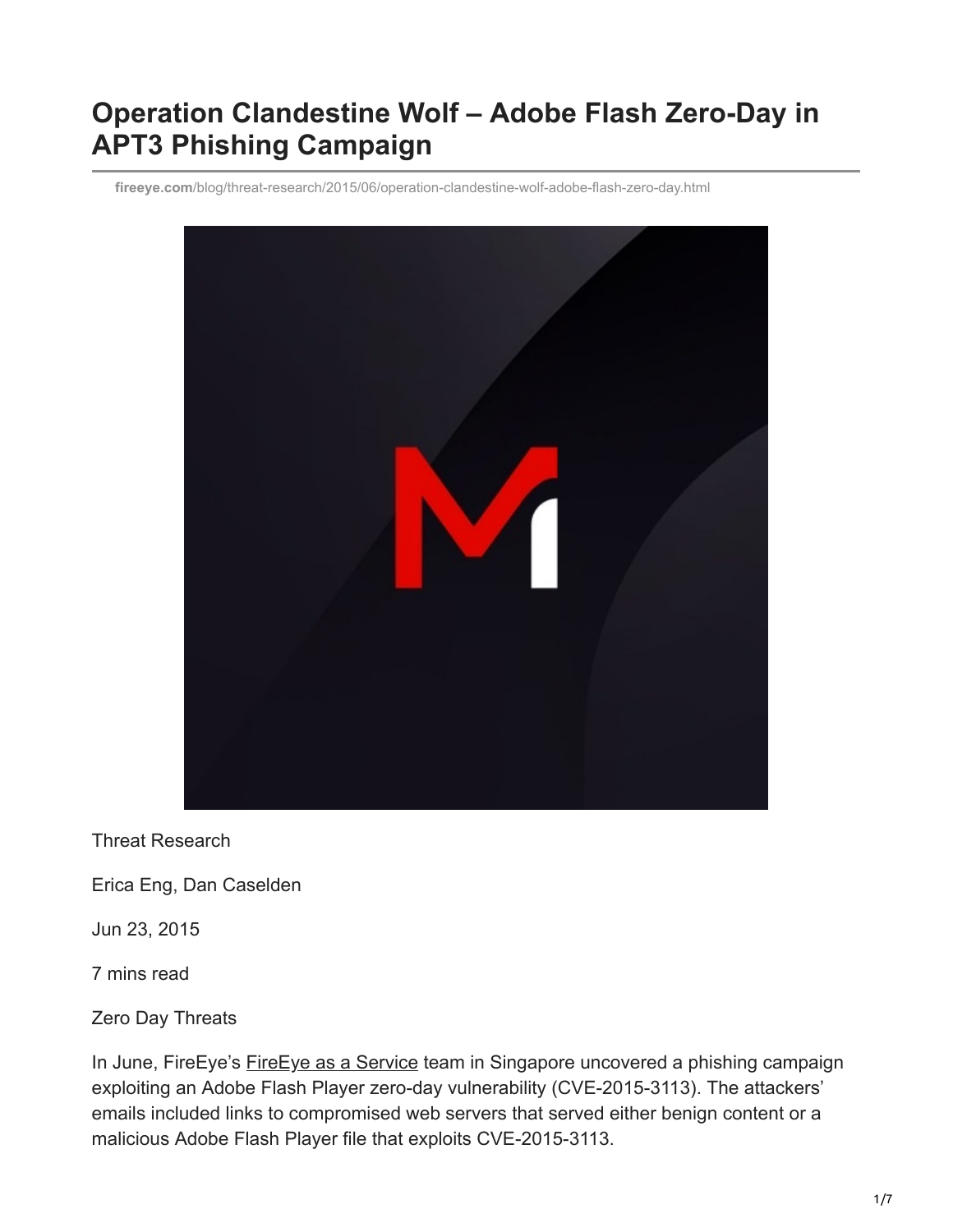Adobe has already released a patch for CVE-2015-3113 with an out-of-band security bulletin ([https://helpx.adobe.com/security/products/flash-player/apsb15-14.html\)](https://helpx.adobe.com/security/products/flash-player/apsb15-14.html). FireEye recommends that Adobe Flash Player users update to the latest version as soon as possible.

FireEye MVX detects this threat as a web infection, the IPS engine reports the attack as CVE-2015-3113, and the SHOTPUT backdoor is reported as Backdoor.APT.CookieCutter.

## **APT3**

The China-based threat group FireEye tracks as APT3, aka UPS, is responsible for this exploit and the activity identified in our previous blog post, [Operation Clandestine Fox.](https://www.fireeye.com/blog/threat-research/2014/04/new-zero-day-exploit-targeting-internet-explorer-versions-9-through-11-identified-in-targeted-attacks.html) This group is one of the more sophisticated threat groups that FireEye Threat Intelligence tracks, and they have a history of introducing new browser-based zero-day exploits (e.g., Internet Explorer, Firefox, and Adobe Flash Player). After successfully exploiting a target host, this group will quickly dump credentials, move laterally to additional hosts, and install custom backdoors. APT3's command and control (CnC) infrastructure is difficult to track, as there is little overlap across campaigns.

## **Activity Overview**

In the last several weeks, APT3 actors launched a large-scale phishing campaign against organizations in the following industries:

- Aerospace and Defense
- Construction and Engineering
- High Tech
- Telecommunications
- Transportation

Upon clicking the URLs provided in the phishing emails, targets were redirected to a compromised server hosting JavaScript profiling scripts. Once a target host was profiled, victims downloaded a malicious Adobe Flash Player SWF file and an FLV file, detailed below. This ultimately resulted in a custom backdoor known as SHOTPUT, detected by FireEye as [Backdoor.APT.CookieCutter,](https://www.fireeye.com/resources/operation-double-tap) being delivered to the victim's system.

The payload is obscured using xor encoding and appended to a valid GIF file.

## **Attack Vector**

The phishing emails used by APT3 during this campaign were extremely generic in nature, almost appearing to be spam. An example email body: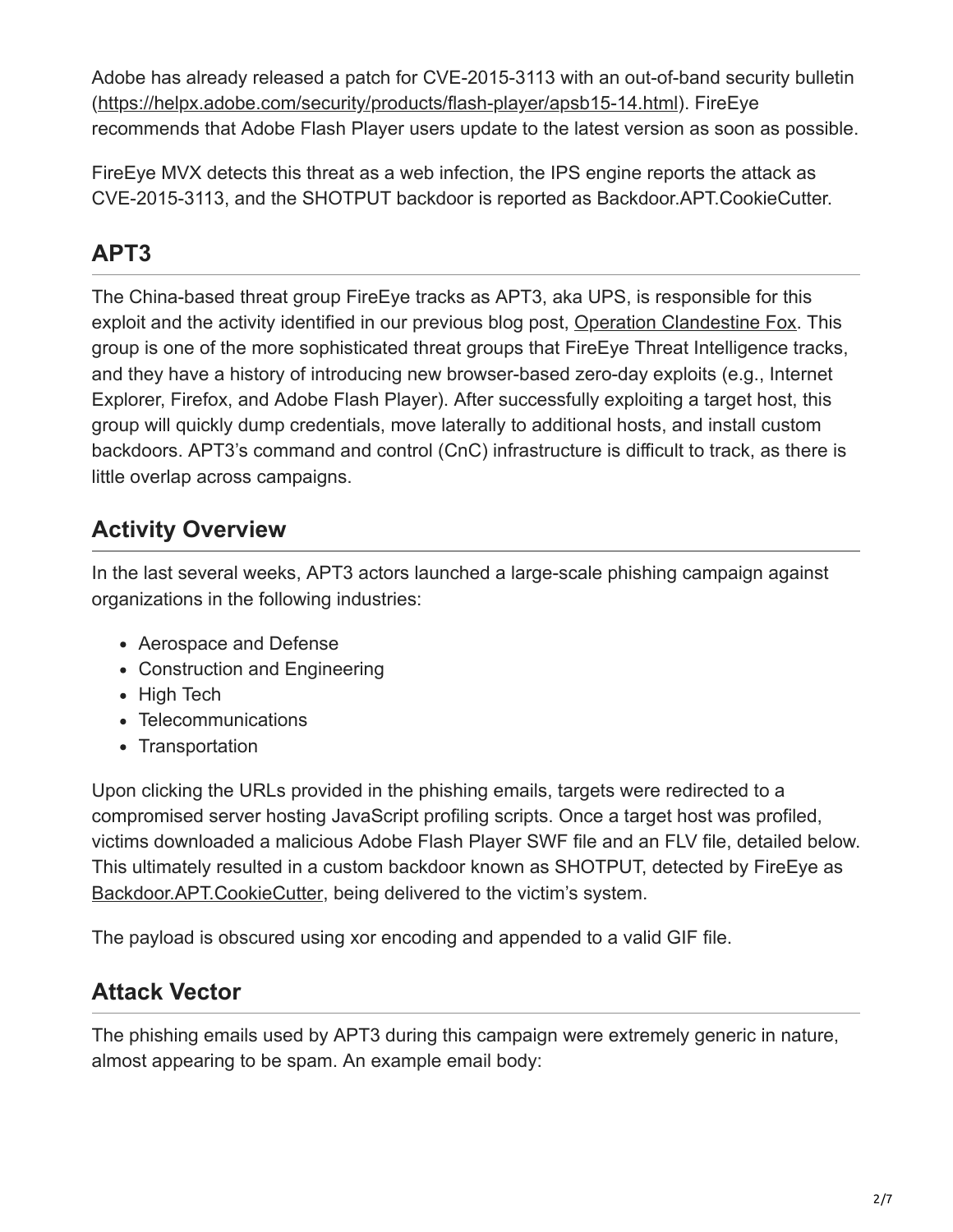Save between \$200-450 by purchasing an Apple Certified Refurbished iMac through this link. Refurbished iMacs come with the same 1-year extendable warranty as new iMacs. Supplies are limited, but update frequently.

Don't hesitate . . . > Go to Sale

The string ">Go to Sale" was a link that used the following URL structure:

hxxp://<subdomain>.<legitdomain>.<TLD>/<directory>/<alphanumericID>.html

## **Exploit Details**

The attack exploits an unpatched vulnerability in the way Adobe Flash Player parses Flash Video (FLV) files. The exploit uses common vector corruption techniques to bypass Address Space Layout Randomization (ASLR), and uses Return-Oriented Programming (ROP) to bypass Data Execution Prevention (DEP). A neat trick to their ROP technique makes it simpler to exploit and will evade some ROP detection techniques.

Shellcode is stored in the packed Adobe Flash Player exploit file alongside a key used for its decryption. The payload is xor encoded and hidden inside an image.

#### **Exploit Packaging**

The Adobe Flash Player exploit is packed with a simple RC4 packer. The RC4 key and ciphertext are BinaryData blobs that the packer uses to decrypt the layer 2 Adobe Flash Player file. Once decrypted, layer 2 is executed with loader.loadBytes.

#### **Vector Corruption**

Layer 2 uses a classic Adobe Flash Player Vector corruption technique to develop its heap corruption vulnerability to a full relative read/write available to ActionScript3. In this technique, the attacker sprays Adobe Flash Player Vectors to the heap, and triggers a write vulnerability to change the size of one of the vectors. The attacker can then perform subsequent reads and writes to memory outside the intended boundaries of the corrupted Vector object from AS3. For more details on this technique, see [Flash in 2015](https://www.fireeye.com/blog/threat-research/2015/03/flash_in_2015.html).

Once the attacker has limited read/write access to memory, they choose to corrupt a second Vector to increase their access to a range of 0x3fffffff bytes. This second Vector is used for the remainder of the exploit.

#### **Return-Oriented Programming**

The attackers use a ROP chain to call kernel32!VirtualAlloc to mark their shellcode as executable before jumping to their shellcode.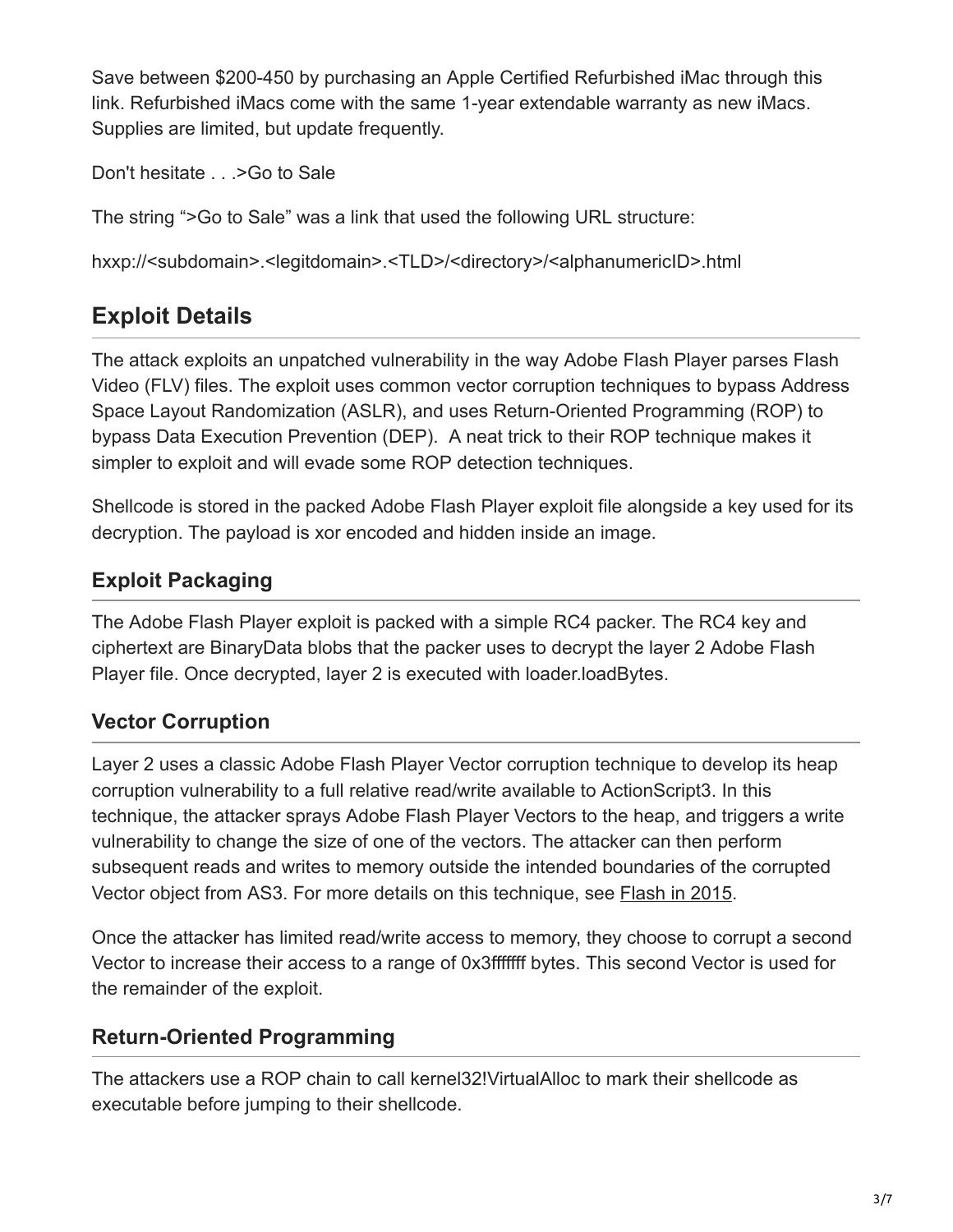Instead of writing their ROP chain to the heap along with their shellcode and payload, they used a different technique. Usually, exploit developers will corrupt a built-in Adobe Flash Player object such as a Sound object. Instead, the attackers chose to define their own class in AS3 with a function that takes a lot of arguments:

```
class CustomClass {
   public function victimFunction(arg1:uint, arg2:uint, …, arg80:uint):uint
}
```
Then, the attackers can simply overwrite the function pointer with a gadget that adds to the stack pointer and returns to pivot to ROP. They have no need to identify the absolute address of the ROP chain and preserve it in a register for a typical xchg reg32, esp pivot. Additionally, storing the ROP chain on the stack will evade ROP detection mechanisms designed around detecting when the stack pointer points outside of a thread's stack region.

```
this.customObj.victimFunction(
6f73b68b, // ret; (ROPsled)
…,
6f73b68a, //pop eax
1f140100,
6fd36da1, //call Kernel32!VirtualAlloc(0x1f140000, 0x10000, 0x1000, 0x40)
1f140000, // Address
00010000, // Size
00001000, // Type
00000040, // Protection = RWX
6f73b68b*9 // ret (ROPsled)
6fd36da7*2 // ret
6f73aff0 pop ecx
6fd36da7
6fd36da7 jmp [eax]
…
\lambdathis.customObj.victimFunction pointer modified to:
00000000`6de533dc 5e pop rsi
00000000`6de533dd 83c448 add esp,48h
00000000`6de533e0 c3 ret
```
Lastly, the ROP chain has a ROPsled following the call to VirtualAlloc. This could just be an artifact of development, or it could be designed to bypass detection mechanisms that test for valid return addresses up to a limited depth at calls to VirtualAlloc.

### **Full Exploit Flow**

1. Create a new Video object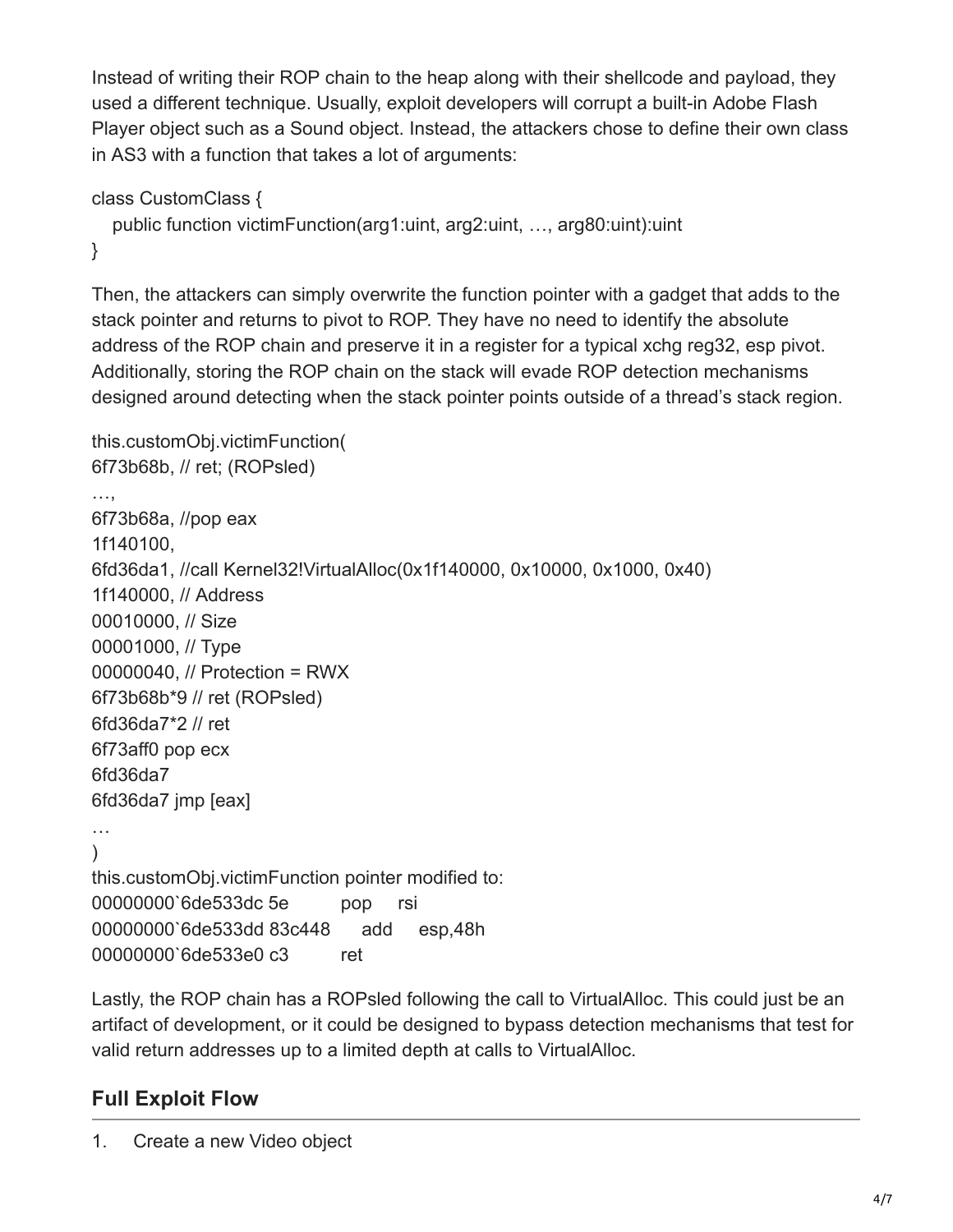- 2. Fetch the payload
- 3. Attach the video to a new NetStream
- 4. Spray the heap with Adobe Flash Player Vectors
	- a. Create a Vector containing 98688 Vectors containing 1022 uints
	- b. Set the first two dwords in each Vector < untertainty to 0x41414141, 0x42424242
- 5. Create holes for the controlled FLV object
- a. Free approximately every 3<sup>rd</sup> Vector in the spray
- 6. Spray custom class objects for future control transfer
	- a. Define a new class CustomClass
		- i. Define a function victimFunction with lots of arguments
	- b. Create a Vector of 0x100 Vectors of 1007 references to an CustomClass instance
- 7. Fetch and play the FLV exploit
- a. The FLV file will allocate an attacker controlled object in one of the holes from step 5
	- b. The attacker controlled object will overwrite the length field of an adjacent vector
- 8. Re-fill holes from step 5 with Vectors as in step 4
- 9. Find the corrupted vector
	- a. Search through Vectors from step 4
	- b. Check the length of each Vector to find one that is abnormally large
- 10. Corrupt a second Vector (Vector2)
	- a. Using the corrupted Vector from step 9 to read/write relative memory addresses
		- i. Search memory for an adjacent vector
		- ii. Overwrite the length field with 0x3fffffff
		- iii. Verify that a corrupted vector with length 0x3fffffff now exists in the spray
			- 1. If not, undo corruption and attempt to corrupt the next vector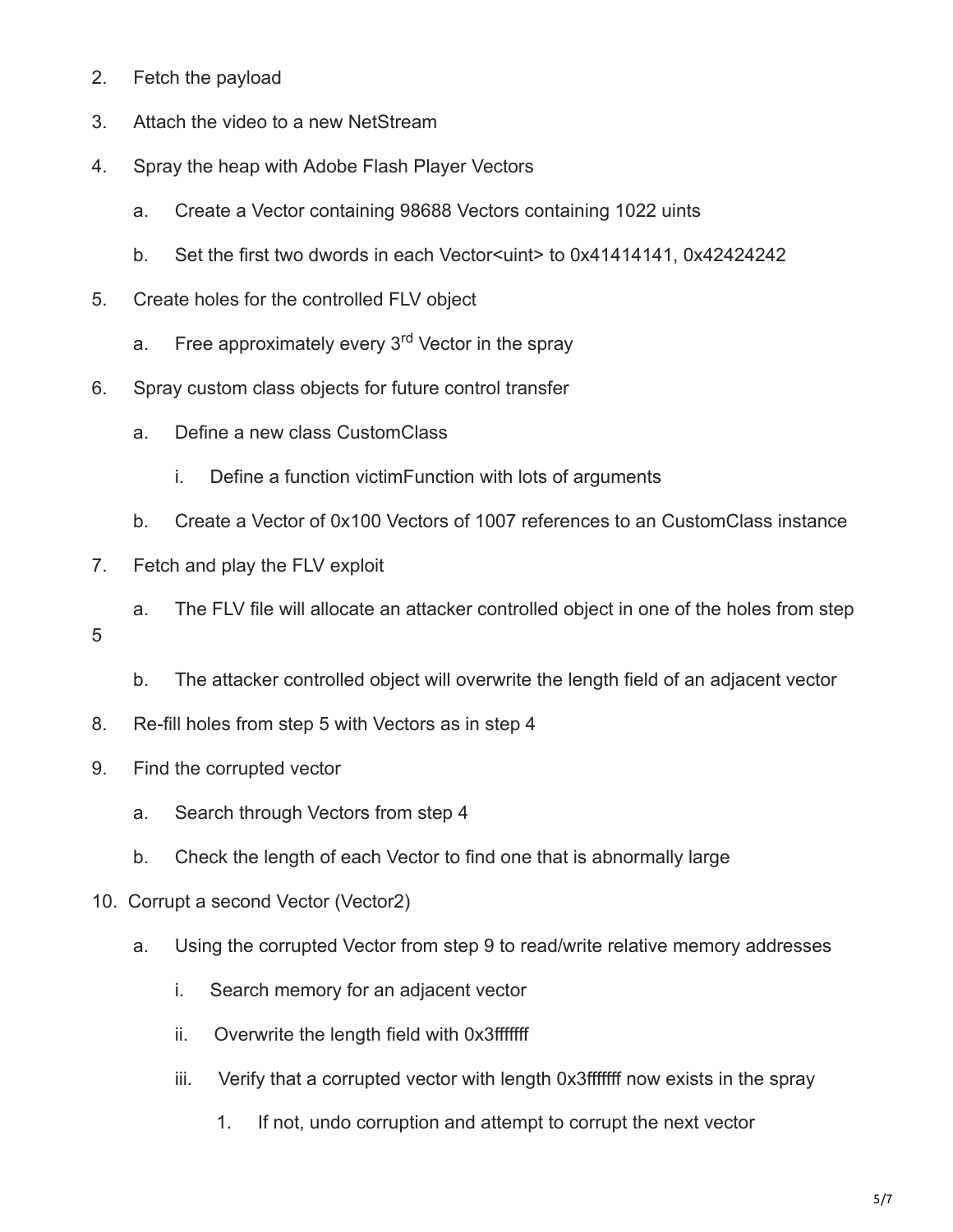- 11. Decrypt shellcode and store it and the payload on the heap
- 12. Overwrite the CustomClass.victimFunction function pointer
	- a. Find the sprayed CustomClass object instance references from step 6
	- b. The new function is a form of "pivot" that transfers control to the attacker
- 13. Build ROP chain on the stack and call it
	- a. Find ROP gadgets in memory using Vector2
		- i. Including a call to kernel32!VirtualAlloc
	- b. Call the corrupted CustomClass.victimFunction from step 6.a.i
		- i. Arguments to the function are the gadgets of the ROP chain
		- ii. They are conveniently pushed onto the stack
		- iii. Corrupted vtable from step 12 calls a pivot

 1. The "pivot" just adds to to the stack pointer and returns because the ROP chain is on

the stack

- 14. ROP chain calls shellcode
	- a. Call kernel32!VirtualAlloc
	- b. jmp to shellcode
- 15. Shellcode calls payload
	- a. Shellcode searches memory for the payload, which is stored inside an image
- b. Shellcode decodes the payload by xoring each byte (that is not 0 or 0x17) with 0x17

## **Conclusion**

Once APT3 has access to a target network, they work quickly and they are extremely proficient at enumerating and moving laterally to maintain their access. Additionally, this group uses zero-day exploits, continually updated custom backdoors, and throwaway CnC infrastructure, making it difficult to track them across campaigns.